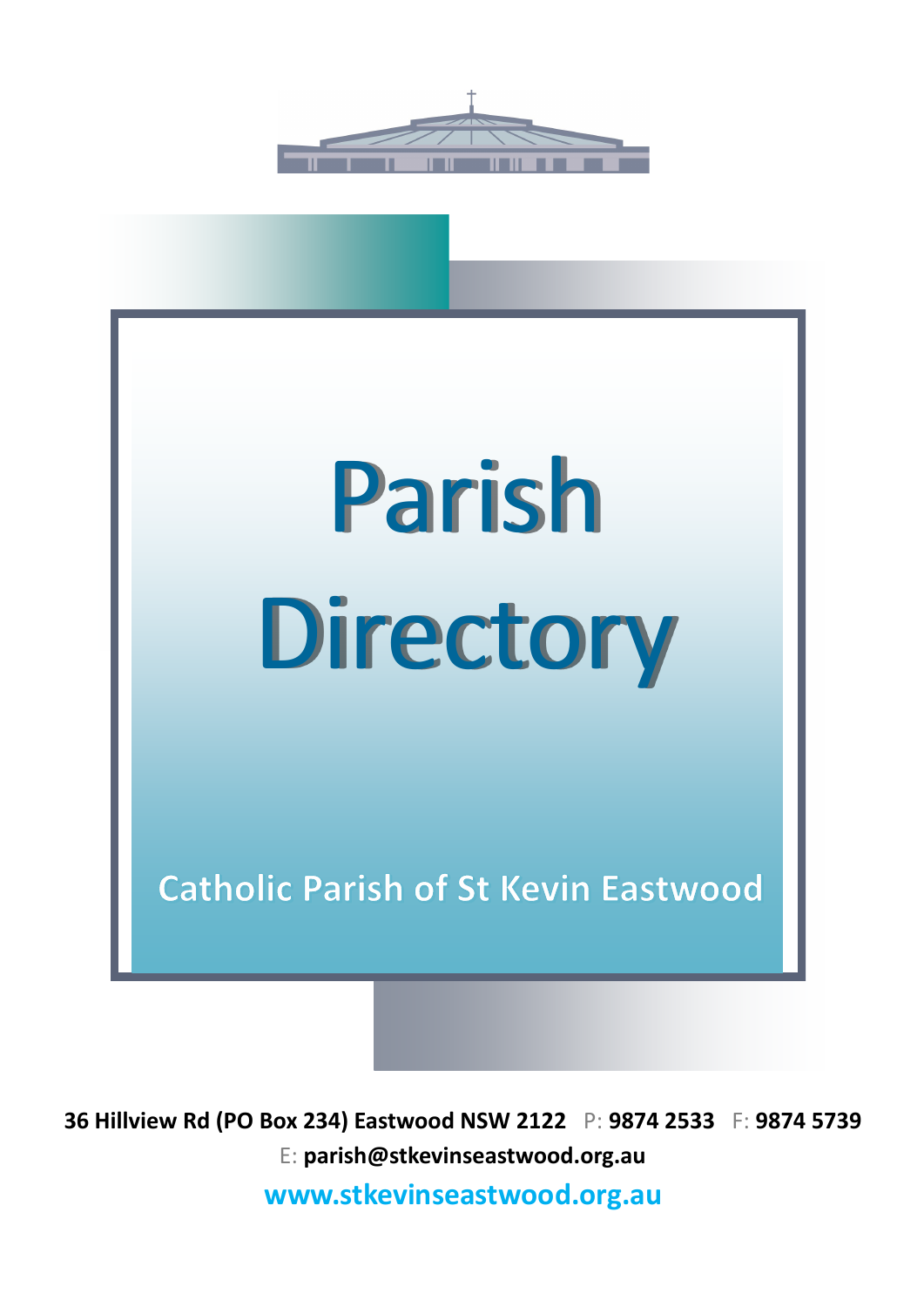# **Parish Information**

The Catholic Parish of St Kevin's Eastwood is a welcoming and supportive community and is the most western parish within the Archdiocese of Sydney and is part of the Ryde Deanery.

For over eighty five years our Parish of St Kevin's Eastwood has been a vibrant community of faith and service. We are blessed to have buildings for our spiritual and material needs, which is a tribute to our pioneer parishioners and the ongoing generosity of the Catholics who are proud to call St Kevin's their parish today.

### **Parish Team**

**Parish Administrator: Fr Pawel Kopczynski CSMA Parish Administration Manager:** Donna Wockner **Sacramental Coordinator:** Alison Khalil **Admin Assistant:** Lanie Persia

## **Mass Times**

**Weekend Masses** Vigil Sat 5:30pm, Sun 8:00am, 9:30am, 11:30am(Chinese) & 6:00pm

**Weekday Masses** Liturgy & Communion: Mon 7:30am Mass: Tue – Thu: 7:30am, Fri: 5:00pm

# **Reconciliation**

**Friday** 4:00pm—4:30pm; **Saturday** 4:30pm – 5:00pm Communal Rite of Reconciliation prior to Easter & Christmas

# **Baptisms & Weddings**

Please contact the parish priest to arrange a meeting time on 9874 2533. Baptisms are held most Sundays after with the 9:30am Mass.

## **Sacramental Program**

Reconciliation & First Holy Communion: Year 3 Confirmation: Year 6

# **Praver Group**

Cenacle Marian Movement of Laity: Thursdays 7pm (Holy Family Chapel) Men's Prayer Hour: Tuesdays 7:30pm (Holy Family Chapel)

# **Parish Morning Teas**

Join us for a cup of tea or coffee and a chat after the 9:30am Mass on the first Sunday of the month, outside the Church or in the parish hall.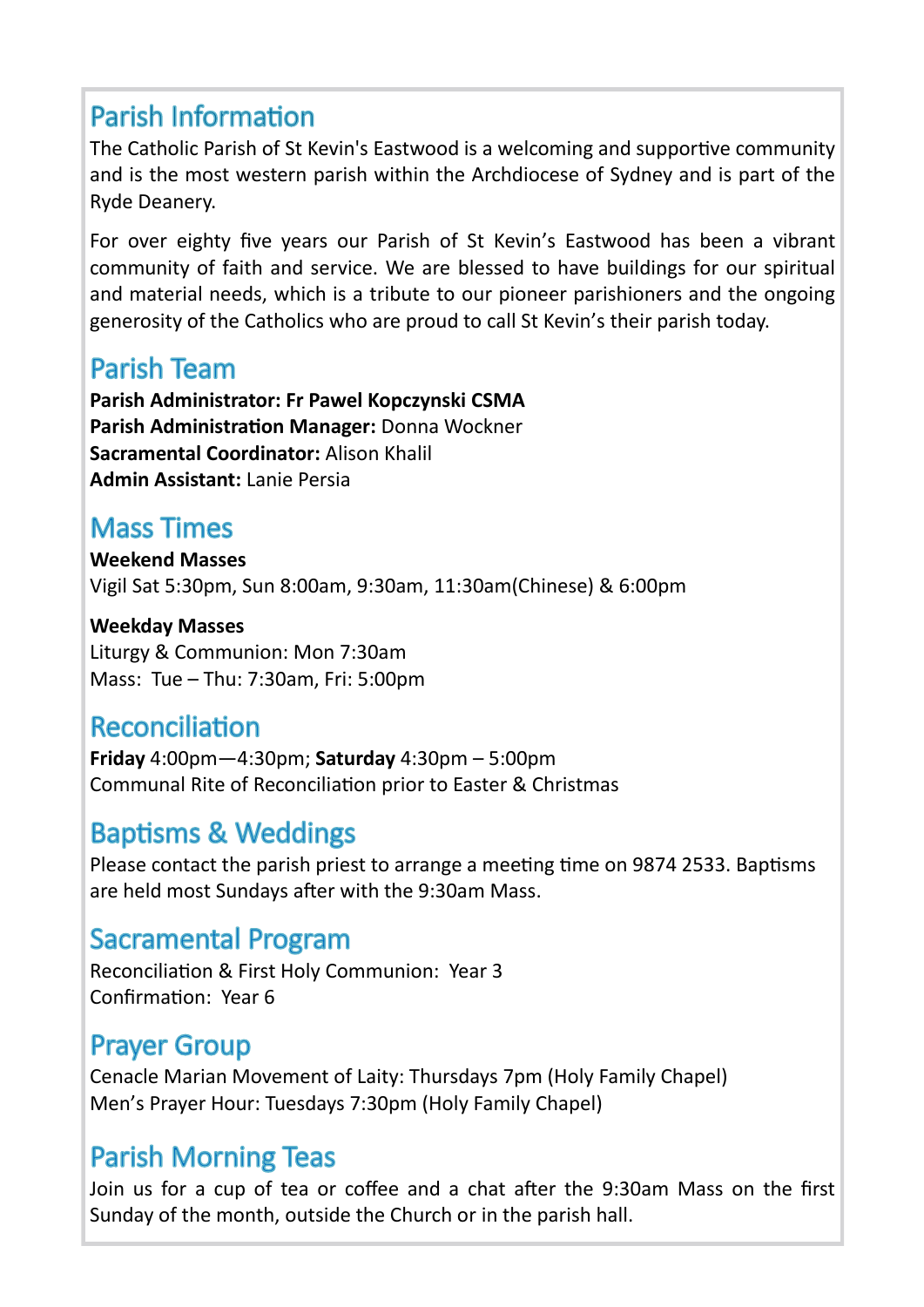# **Ministries & Other Groups**

Please find listed below a current list of ministries/activities in our Parish. Volunteers with diverse talents are always welcome. Please contact the Parish Office if you would like to become actively involved.

#### **ALTAR SOCIETY**

Cleaning & laundering sacramental items in the Church.

#### **CATECHISTS**

A dedicated team of catechists serve our Catholic families in our public schools at Eastwood and Carlingford Primary Schools. Lessons are conducted once per week. Training and resources available.

#### **CHOIR**

Rehearsals are held weekly in the Church.

#### **CHILDREN'S LITURGY**

During the 9:30am Sunday Mass in school terms. Children are escorted to the Parish Hall by the Parent Coordinator and split into two groups; 3 – 6 yo & 7 and up. They celebrate the Liturgy of the Word, and return to the Church for the Liturgy of the Eucharist.

#### **COUNTERS**

Mondays – from 8:00am for an hour. Assist with counting money from our collections. You will be rostered on about once per month.

#### **EXERCISE CLASS**

A free exercise class is held for parishioners of St Kevin's on Tuesdays at 4:15pm in the Haseler Centre.

#### **FOSK (Friends of St Kevin)**

Organises the parish morning tea held on the 1st Sunday of the month, immediately after the 9:30am Mass outside the Church or in the parish hall.

#### **FINANCE COMMITTEE**

Meets every 2 months. Assists Parish Priest with all financial matters relating to the operation, maintenance and planning of our Parish.

#### **JUNIOR SERVERS**

For children in Year 3 & above who have already made their First Communion. Children are rostered on approximately once every four weeks.

#### **MUSICIANS/SINGERS**

Please contact the Parish Office if you can offer your services as a singer or musician.